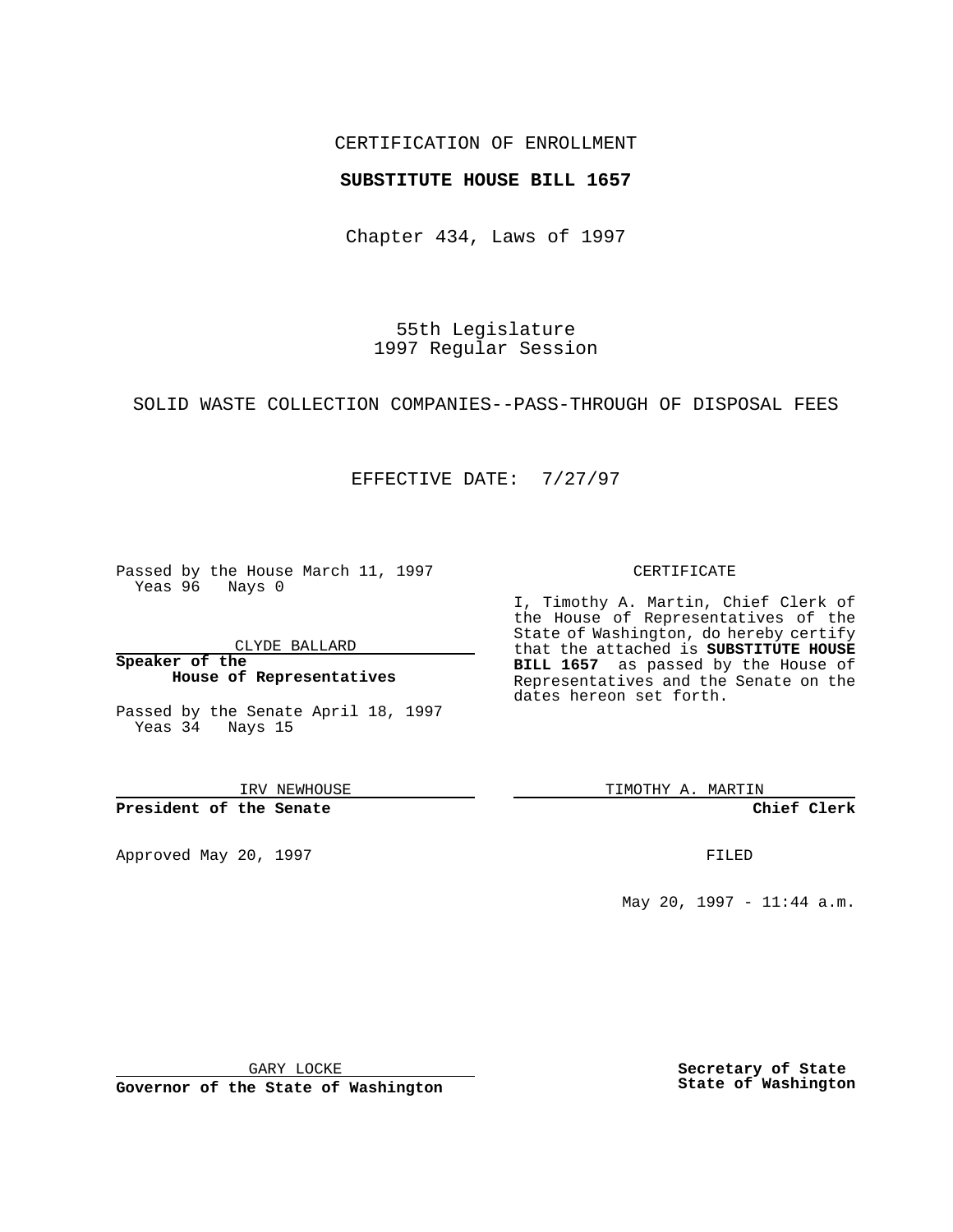# **SUBSTITUTE HOUSE BILL 1657** \_\_\_\_\_\_\_\_\_\_\_\_\_\_\_\_\_\_\_\_\_\_\_\_\_\_\_\_\_\_\_\_\_\_\_\_\_\_\_\_\_\_\_\_\_\_\_

\_\_\_\_\_\_\_\_\_\_\_\_\_\_\_\_\_\_\_\_\_\_\_\_\_\_\_\_\_\_\_\_\_\_\_\_\_\_\_\_\_\_\_\_\_\_\_

Passed Legislature - 1997 Regular Session

## **State of Washington 55th Legislature 1997 Regular Session**

**By** House Committee on Agriculture & Ecology (originally sponsored by Representatives Chandler and Linville)

Read first time 02/25/97.

1 AN ACT Relating to allowing the pass-through of disposal fees for 2 certain solid waste collection companies; amending RCW 81.77.160; and 3 adding a new section to chapter 81.16 RCW.

4 BE IT ENACTED BY THE LEGISLATURE OF THE STATE OF WASHINGTON:

5 **Sec. 1.** RCW 81.77.160 and 1989 c 431 s 30 are each amended to read 6 as follows:

7 (1) The commission, in fixing and altering collection rates charged 8 by every solid waste collection company under this section, shall 9 include in the base for the collection rates:

10  $((+1))$  (a) All charges for the disposal of solid waste at the 11 facility or facilities ((that the solid waste collection company is 12 required to use)) designated by a local jurisdiction under a local 13 comprehensive solid waste management plan or ordinance ((designating 14 disposal sites)); and

15  $((+2)^{n})$  (b) All known and measurable costs related to 16 implementation of the approved county or city comprehensive solid waste 17 management plan.

18 (2) If a solid waste collection company files a tariff to recover 19 the costs specified under this section, and the commission suspends the